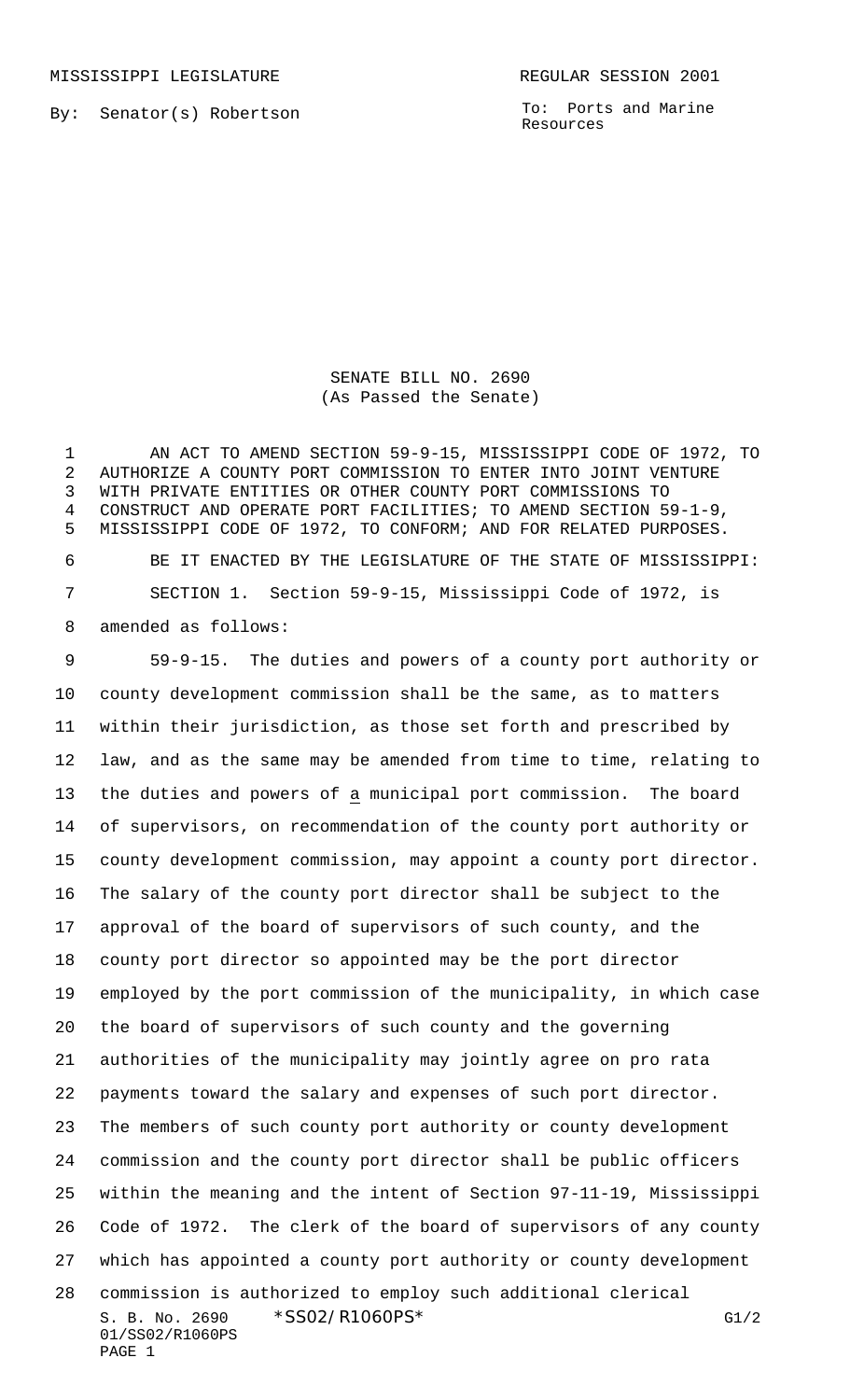assistance as may be necessary or required in view of the additional duties imposed upon the board by this chapter, but no employee shall receive a salary of more than Thirty-six Hundred Dollars (\$3600.00) per annum.

 In addition to the general powers and duties of a county port commission or county development commission, a county port commission or development commission may enter into joint ventures or community alliances with private entities or other county port commissions or county development commissions to construct and operate any facilities under the jurisdiction of such commissions. SECTION 2. Section 59-1-9, Mississippi Code of 1972, is

amended as follows:

S. B. No. 2690 \*SS02/R1060PS\* 01/SS02/R1060PS 59-1-9. It shall be the duty of the commission to keep a minute book in which shall be recorded all of their acts, orders, rules and regulations. It shall be the duty of said commission to adopt rules and regulations not inconsistent with law to govern their official acts. The commissioners are hereby empowered and authorized to act as port wardens and pilot commissioners, and to perform any and all duties pertaining to such within their respective municipalities. It shall be the duty of the commission to make and publish all needful rules and regulations to govern the harbor, docks and passes within their respective jurisdictions, and to fix and prescribe tariffs, fees, fines, penalties and forfeitures for the violations of the rules and regulations of said commission, and said commission shall have the power to fix and determine all port and terminal charges, and they may enforce the collection thereof through any court of competent jurisdiction in this state. This section shall not apply to public utilities nor to railroad terminal charges covered by or carried in approved tariffs authorized by the Interstate Commerce Commission nor to lawful railroad operation and activities. It shall be the duty of the port commissioners within their respective jurisdictions to see that all port positions, such as

PAGE 2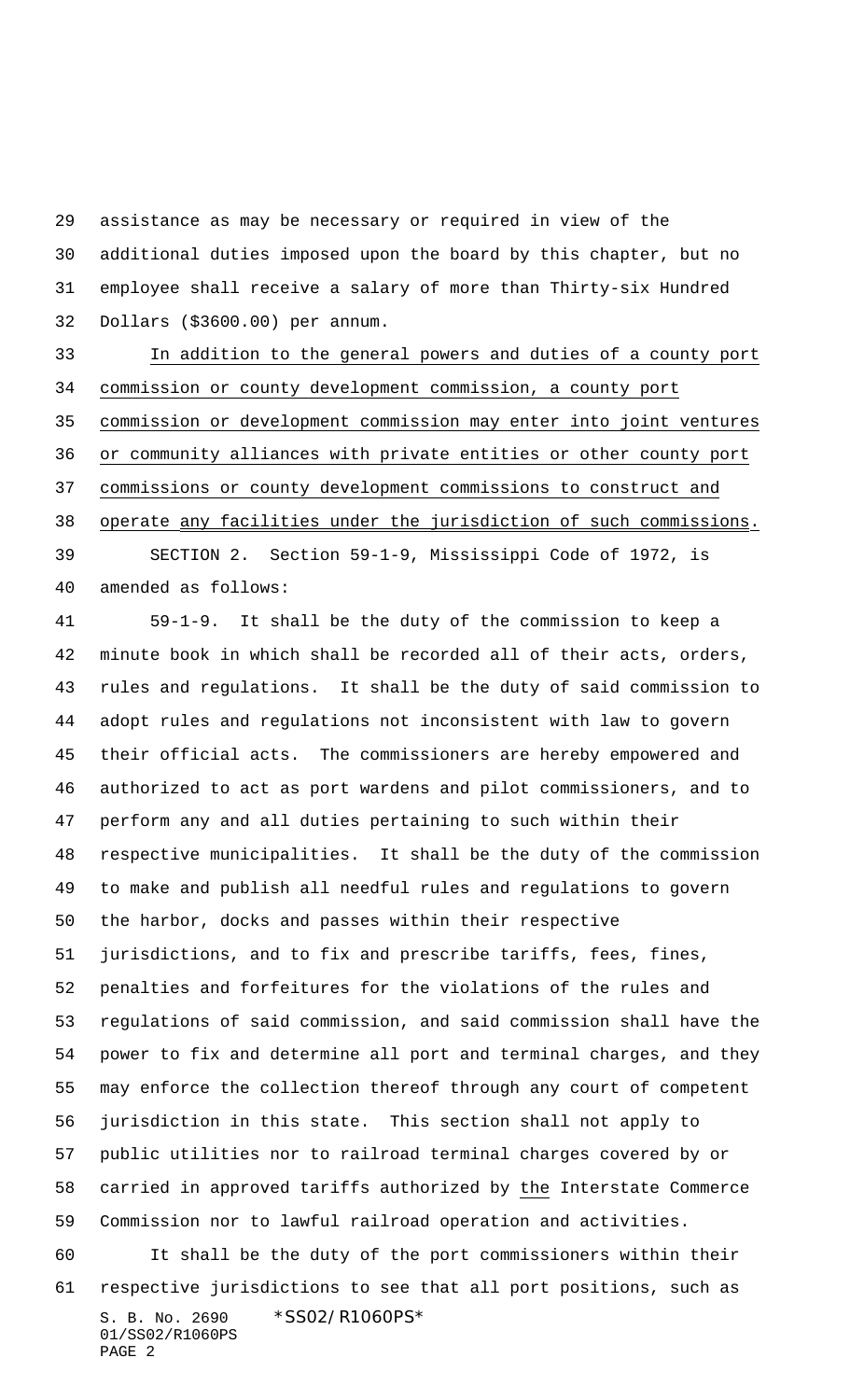harbormaster, pilots, boatmen, stevedores, surveyors, watchmen, police, ship chandlers, ship agents and such other persons performing services for the public shipping, carry out their duties in a manner that is not detrimental to the port and shall not be unduly burdensome to the public shipping.

 It shall be the duty of the commissioners to appoint annually a sufficient number of pilots, and all agents and factors necessary for the protection of the harbor and the advancement of public shipping, except that pilots shall be appointed for a term of four (4) years, and before any person shall be appointed a pilot, harbormaster, boatman, stevedore, surveyor, watchman, police, ship chandler or ship agent, his qualifications for the same shall be passed upon by said port commissioners. After satisfying themselves that any applicant for the position of pilot, harbormaster, boatman, stevedore, surveyor, watchman, police, ship chandler or ship agent is competent and well qualified to perform the duties of such position and his services are required for the protection of the harbor and the advancement of public shipping, the port commissioners shall issue a license to such applicant, provided and upon condition that such applicant shall enter into a good and sufficient bond in an amount in each case to be determined by the commissioners, the bond to be entered into not to exceed the sum of Five Thousand Dollars (\$5,000.00), said bond to be payable to the city of the port of entry, conditioned according to law for the faithful performance of his duties, and in case of breach thereof, suit may be brought thereon in the name of the city for the benefit of said port commissioners. The port commissioners shall have the right to revoke any such license for neglect of duty, incompetency, inefficiency, physical disability or for any act or acts detrimental to the interests of the port. Additional pilots may be examined and licensed when in the opinion of said port

S. B. No. 2690 \*SS02/R1060PS\* 01/SS02/R1060PS PAGE 3